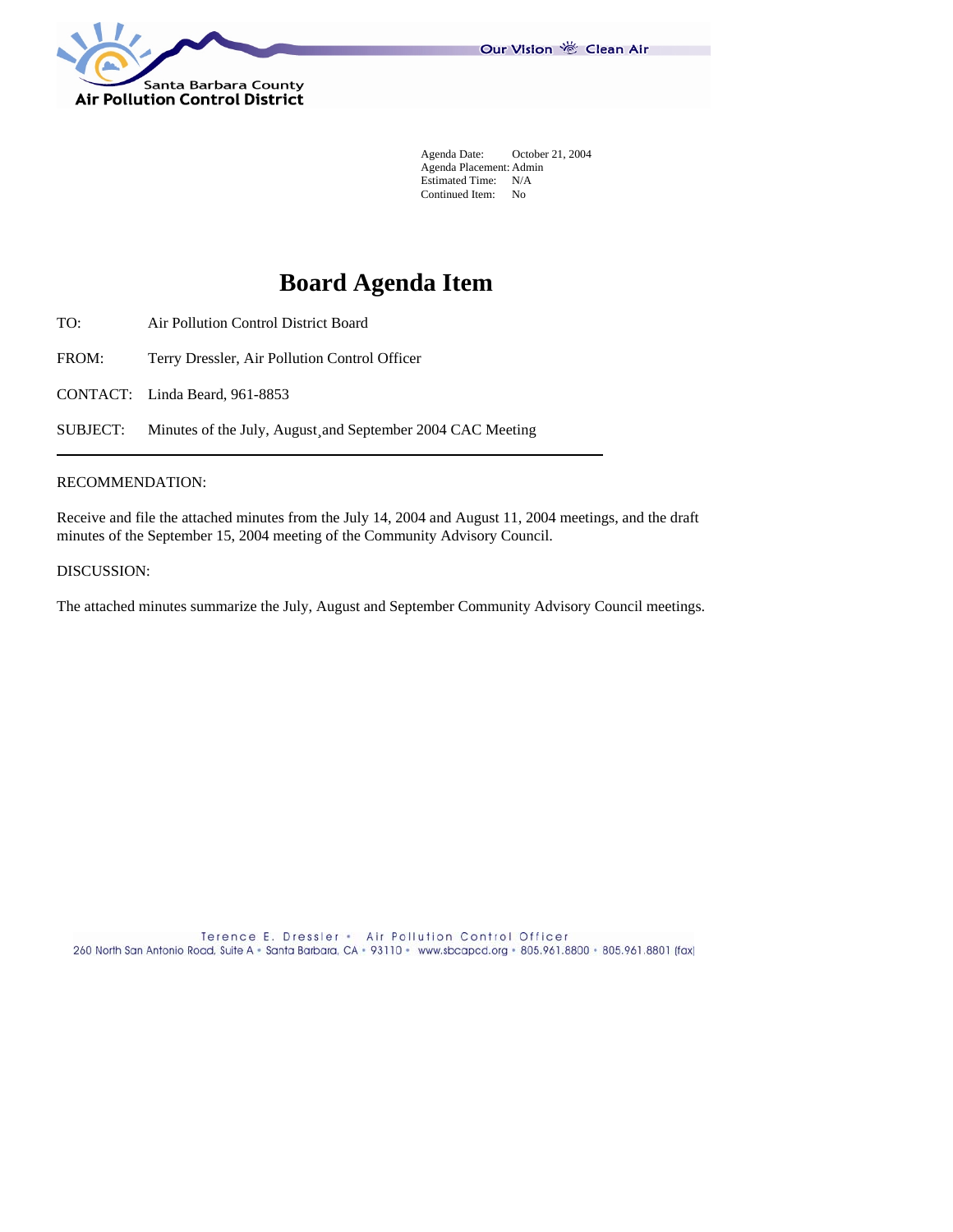# **Minutes of The Santa Barbara County Air Pollution Control District Community Advisory Council**

## **July 14, 2004**

**I.** The meeting was called to order at 6:35 p.m. by Tom Murphy who announced that he would chair the meeting since Terry Dressler was on vacation.

**II.** Roll Call

There was a quorum in attendance. Eleven members were present.

**III.** Approval of Minutes

Tom Murphy corrected the minutes as follows: "Norvell Nelson asked if California ARB could have higher CAFÉ (corporate average fuel emissions) standards than federal EPA standards and Mr. Dressler responded 'no'."

Motion to approve the May 12, 2004 minutes as corrected.

Banigan/Moldaver Motion Passed: 11:0:0

**IV.** Public Comment

There were no public comments.

Tom Murphy informed the CAC that Reese Martin, who had regularly attended CAC meetings throughout the years, had recently passed away as a result of a paragliding accident.

Several CAC members had comments or questions on the following topics:

Marc Chytilo commented on the proposed Air Resources Board (ARB) new 8-hour standard of .070 ppm. Tom Murphy responded that workshops were being held, the proposed change was still out for public comment and that December was the earliest it could be adopted by the Air Resources Board of Directors. He also said that there was no change to the 1-hour ozone standard. Mr. Murphy said that if the new standard is adopted, Santa Barbara County could have approximately 3-4 sites that may not comply with the new 8-hour standard.

Lee Moldaver commented that the ARB recently reached a compromise with EPA to allow school bus and transit districts to use hybrid engines.

**V.** Organization of Agenda and Statement of Interests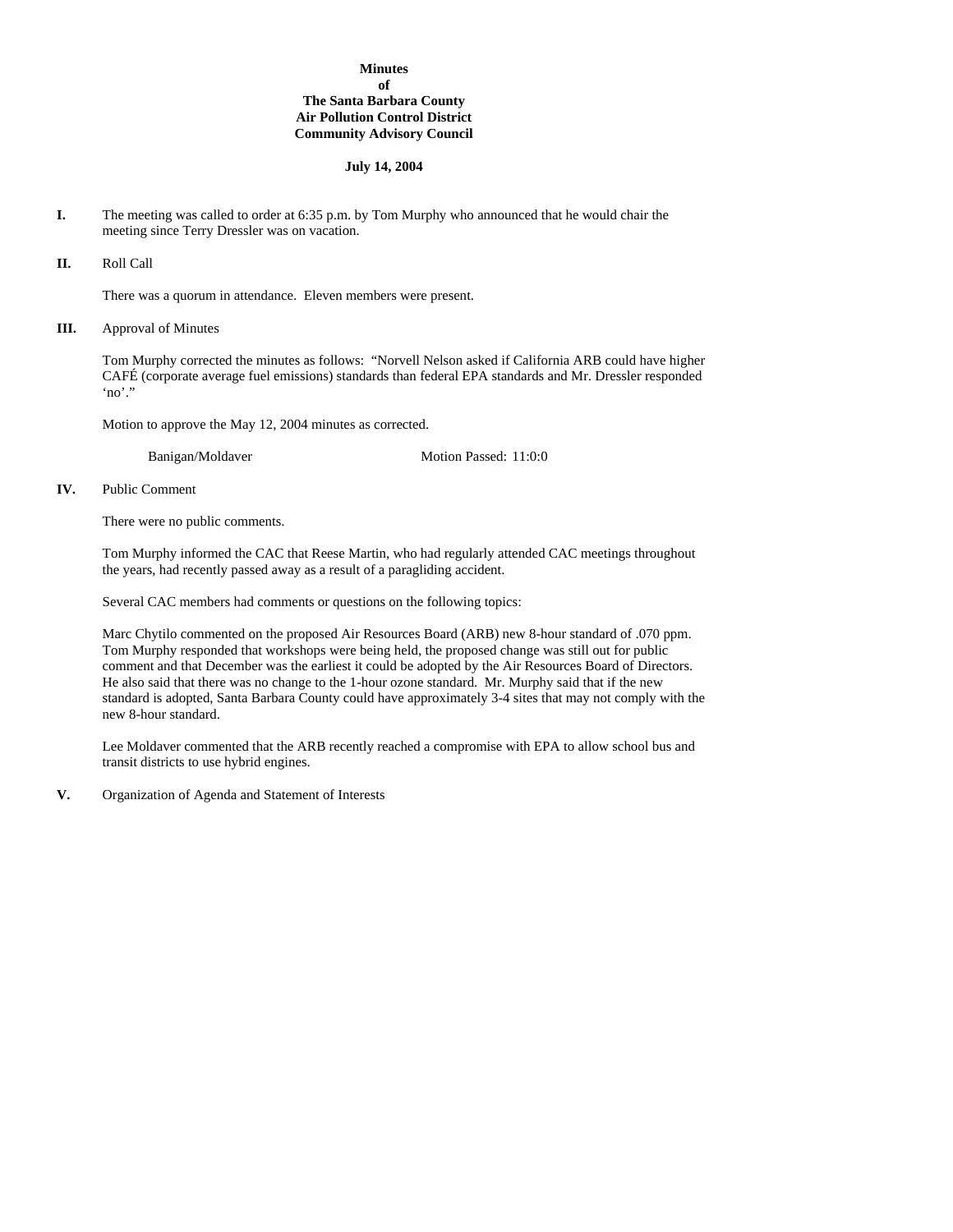There were no changes to the order of the agenda. Statements of Interests were not given since no items required a vote.

# **VI.** APCO Report

Tom Murphy announced that he had been appointed Manager of the Technology and Environmental Assessment Division, replacing Kathy Patton who retired in October 2003. Mr. Murphy also announced that Ron Tan had been appointed to replace him as Planning and Technology Supervisor and would also be responsible for Rules.

Mr. Murphy responded to Dr. Cox's concerns at the last meeting regarding extended diesel truck idling at the corner of Winchester Canyon. He said that one call had been received, but no formal complaint was logged. An inspector was sent to the location and found that signs to limit idling were posted with questionable effect. The caller was referred to the City of Goleta Zoning department. He stated that ARB has proposed a control measure to limit idling of diesel-fueled commercial motor vehicles, and if adopted by the ARB Board idling would be restricted to no more than 5 minutes for vehicles with a gross weight of more than 10,000 pounds.

In response to Lee Moldaver's suggestion to obtain the handouts from Shane Stark's workshop on guidelines for public meetings, Mr. Murphy said that the reference material has been requested and hopefully it will be available at the next meeting.

Dr. Cox's question regarding the Line 96 leak detection system, Mr. Murphy responded that County Planning & Development, Venoco, and the City of Goleta were working on it, and Kevin Drude is the contact at the Energy Division of P&D and has indicated that a permit revision was in process.

Tom Murphy gave an update on the stationary diesel internal combustion engine available technology control measure (DICE ATCM) reporting that it was released on July 1 for a second 15-day review period. He said it will require a revision to Rule 202 necessitating the development of permitting procedures on how the APCD will implement the ATCM. He stated that a public workshop will be held in conjunction with a CAC meeting and the goal is to present Rule 202 to the APCD Board in December. Kevin Wright suggested that the ATCM be adopted prior to the rule revisions because some changes could be controversial. He also suggested holding workshops before beginning the rulemaking process to avoid timeline constraints.

#### **VII.** New Business

A. Receive and discuss the 2004 Clean Air Plan Chapter 6 – Forecasting Emissions

Jim Fredrickson of the APCD presented the methodology used to do emission forecasting and reviewed the bar graphs and charts depicting the results. Several members suggested that marine shipping emissions be clearly identified and separated from platform shipping emissions. A question was raised regarding the use of detailed photochemical modeling, and Mr. Murphy responded that this type of modeling would require increased staff and computer resources. Lee Moldaver suggested that APCD invite an aide from U.S. Representative Lois Capps' office to the Board hearing adopting the 2004 Clean Air Plan to gain support for marine shipping emission reductions on the federal and international level.. He also suggested contacting UCSB to pursue a joint grant to do detailed measurements of marine shipping emissions from foreign flagged vessels. John Gilliland submitted his written comments and questions regarding Chapter 6 and the Executive Summary at this time.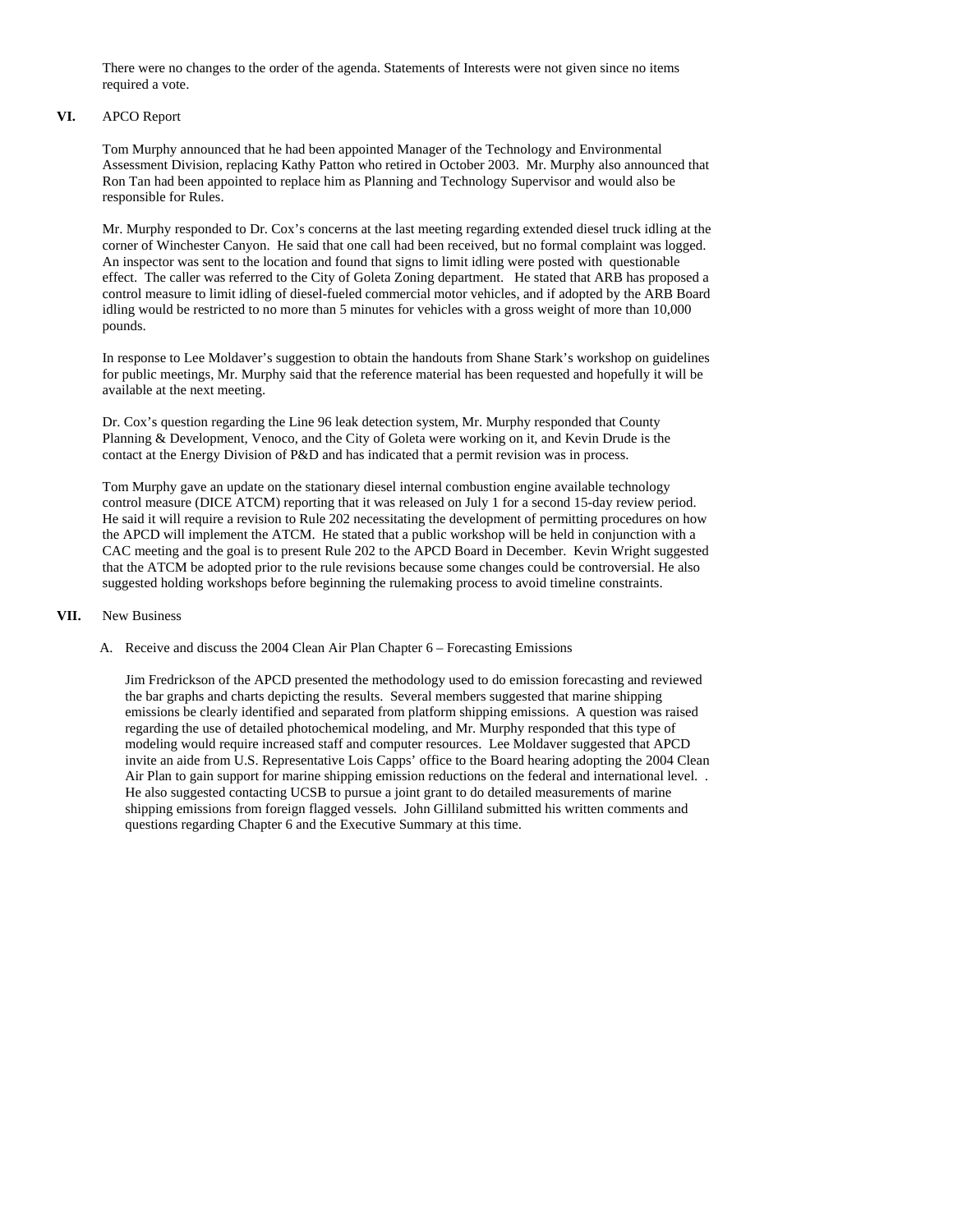B. Receive and discuss the 2004 Clean Air Plan Executive Summary

Tom Murphy handed out a replacement for page EX-8. He explained the Executive Summary would be in a question and answer format. Kevin Wright suggested an explanation be included outlining how attainment of the state standard can be achieved.

Mr. Murphy said the Indirect Source Review Subcommittee was scheduled to meet on July 19 and the results of that meeting would be brought to the CAC in August. He also asked if anyone was opposed to changing the September 8 meeting to September 15.

A motion was made to change the September CAC meeting to September 15, 2004.

Wright/Moldaver Motion Passed: 11:0:0

# **VIII.** Adjourn

The meeting was adjourned at 7:47 p.m.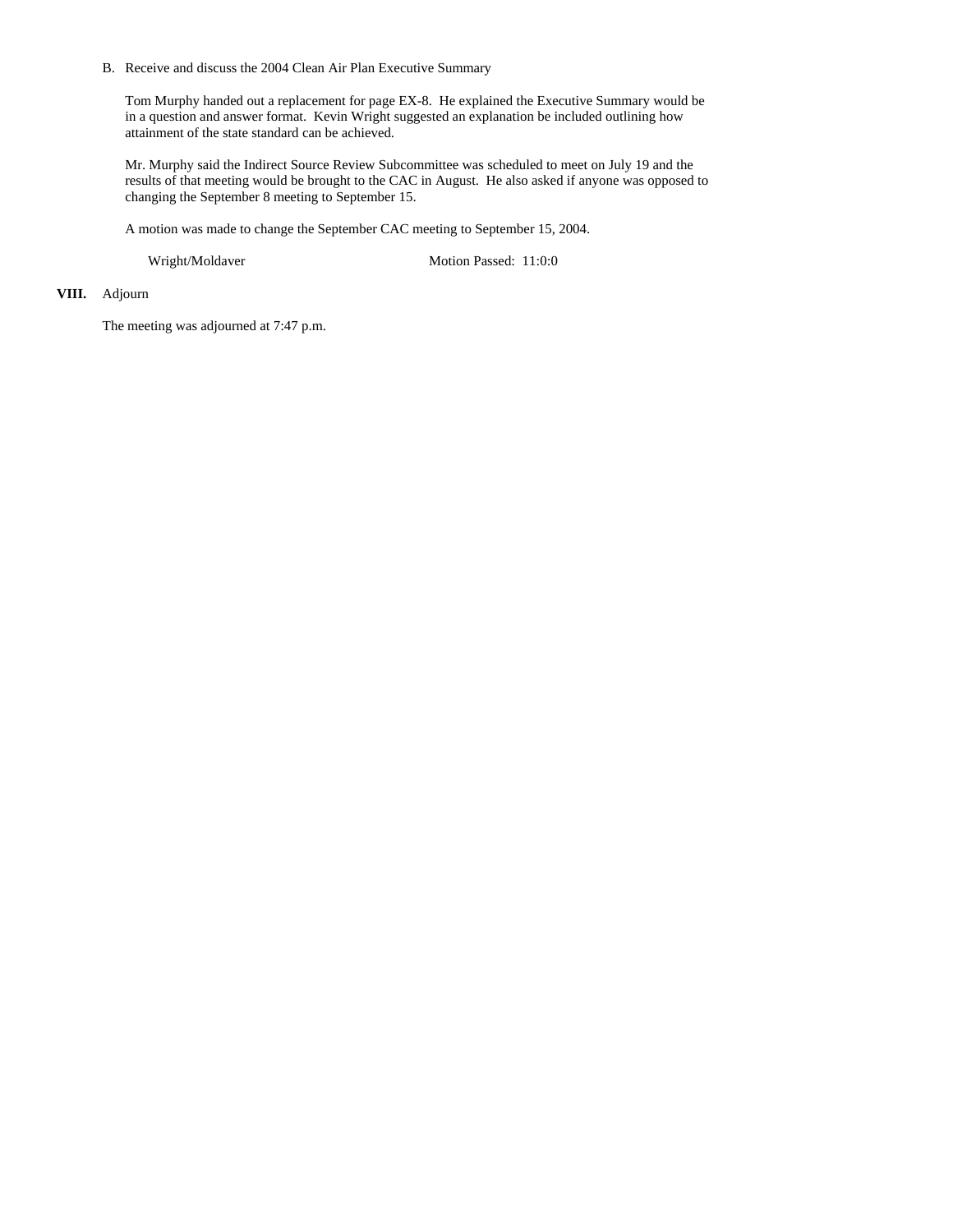# **Minutes of The Santa Barbara County Air Pollution Control District Community Advisory Council**

## **August 11, 2004**

- **I.** The meeting was called to order at 6:30 p.m.
- **II.** Roll Call

There was a quorum in attendance. Twelve members were present.

**III.** Approval of Minutes

Dr. Inge Cox corrected the minutes as follows: "She wanted the APCD to look into the issue of Venoco and ExxonMobil failing to operate the Line 96 leak detection system consistent with conditions 29 and 101 of their Planning and Development permit for 170 days, from October 13, 2003 to April 1, 2004."

Motion to approve the July 14, 2004 minutes as corrected.

Moldaver/Gilliland Motion Passed: 12:0:0

### **IV.** Public Comment

There were no public comments. CAC member Lee Moldaver announced that on September 19, 2004 at Fresno State the Governor's Comprehensive Performance Review Task Force will address all areas of state government pertaining to natural resources and environmental protection including a proposal for reformation and restructuring of the California Air Resources Board chain of command. He said anyone could submit written or electronic comments prior to the hearing.

**V.** Organization of Agenda and Statement of Interests

There were no changes to the order of the agenda. All Council members gave their statement of interests which are attached.

## **VI.** APCO Report

 Terry Dressler announced that Donald Kendig had been appointed as the new Business Manager at the APCD. He said that Mr. Kendig had worked in the County Auditor/Controller's office and several other county offices for a number of years and has been a CPA since 1999.

 CAC member, John Gilliland asked for an update on the status of the diesel issue, solvent rules, and Rule 333 revisions. Ron Tan provided a proposed schedule stating that the diesel air toxics control measure rule would be presented to the APCD Board by the end of 2004 and Rule 333 would follow soon after. He said the revisions to solvent Rules 321 and 360 would be delayed until mid-2005.

Mr. Dressler reported that new school bus idling regulations were finalized and would be enforced by either state or local agency authorities. He said that truck idling regulations were in the office of Administrative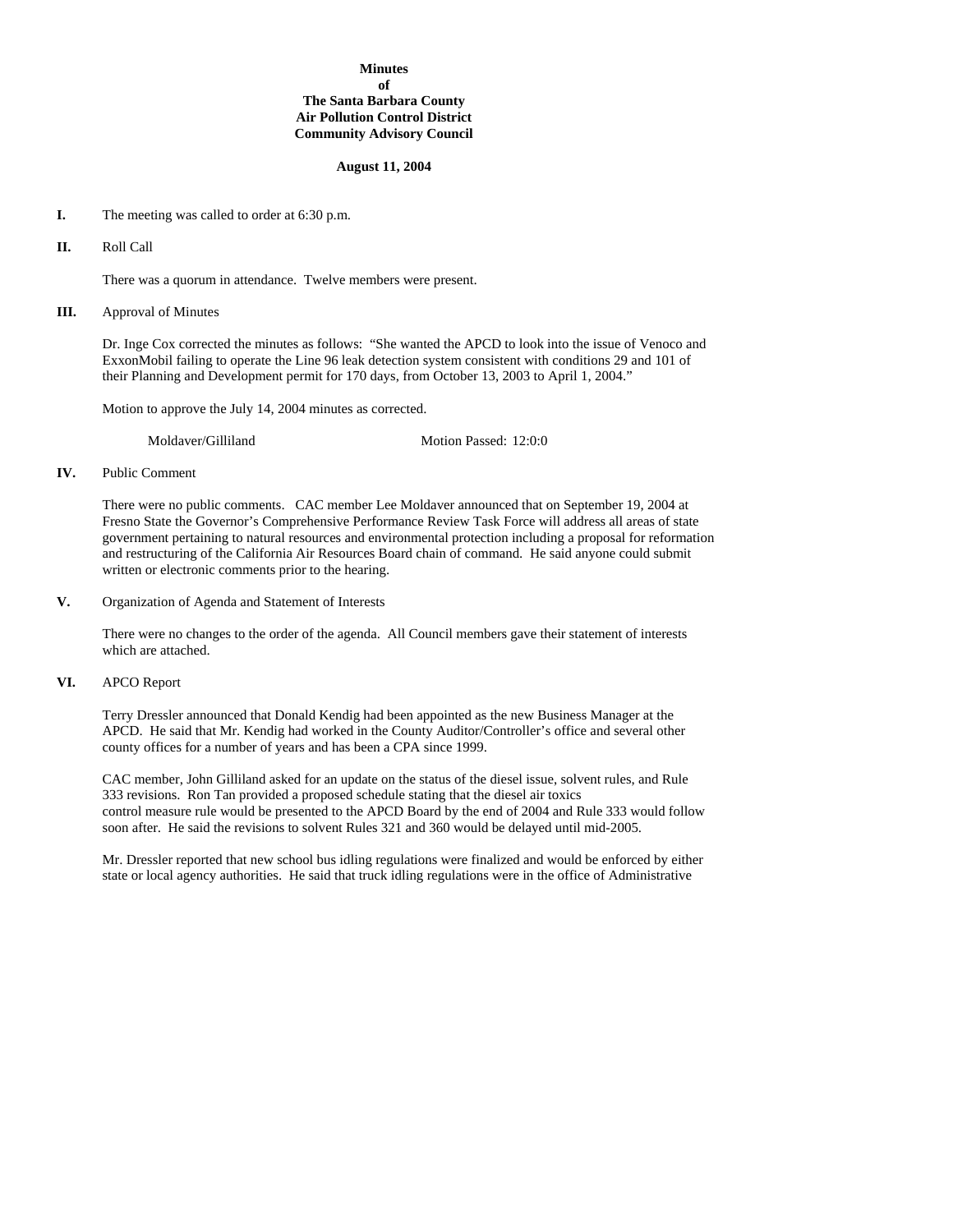Law and would most likely be finalized in December. He said that those regulations would be enforced by state or local district inspectors.

# **VII.** New Business

 Tom Murphy announced the proposed schedule for the 2004 Clean Air Plan and EIR. He said that on August 25, 2004 the draft Plan would be released to the public for a 30-day review period and the EIR for a 45-day review period. Mr. Murphy said a public workshop would be held in conjunction with the September CAC meeting on September 15. He reminded the members that the September CAC meeting was changed from September 8 to September 15. He said the Plan would be brought before the CAC at the October meeting for approval to forward to the Board; then it would be submitted to the APCD Board in December for its adoption.

A. Discuss and consider a recommendation to the Board on an Indirect Source Review (ISR) Program/Regulation concept for inclusion in 2004 Clean Air Plan.

Mr. Murphy gave a brief introduction stating that the CAC had expressed interest in an Indirect Source Review regulation. He said that a sub-committee was formed and headed up by Bobbie Bratz of the APCD. Mr. Murphy said that an ISR could be fairly controversial and that we would closely monitor San Joaquin Valley APCD's efforts to adopt an ISR rule. He then introduced Bobbie Bratz, who reported on the sub-committee's progress.

Ms. Bratz said that two meetings had been held and thanked the members of the sub-committee, Marc Chytilo, John Gilliland, John Deacon, Larry Rennacker, and George Croll for their efforts. She said that the sub-committee agreed on the concept and recommended four goals to be used in the development of an ISR Program/Regulation.

After a brief discussion, a motion was made to delete the term "smart growth" from the conceptual language presented by the CAC sub-committee identifying the goals of an Indirect Source Review Program/Regulation.

Moldaver/Cox Motion Passed: 12:0:0

 Marc Chytilo stated that the ultimate goal should be zero emissions. John Gilliland added that the four goals represented a consensus and were just stepping stones with more work ahead.

A motion was made to accept the four goals with the deletion of the term "smart growth".

Moldaver/Kephart Motion Passed: 12:0:0

Bea Kephart suggested that CAC agenda packets be e-mailed to the members instead of mailed. Bobbie Bratz replied that the agenda information could be posted on the APCD web site.Terry Dressler said that any members interested in receiving their agenda packets electronically should e-mail Linda Beard – ljb@sbcapcd.org.

## **VIII.** Adjourn

The meeting was adjourned at 7:15 p.m.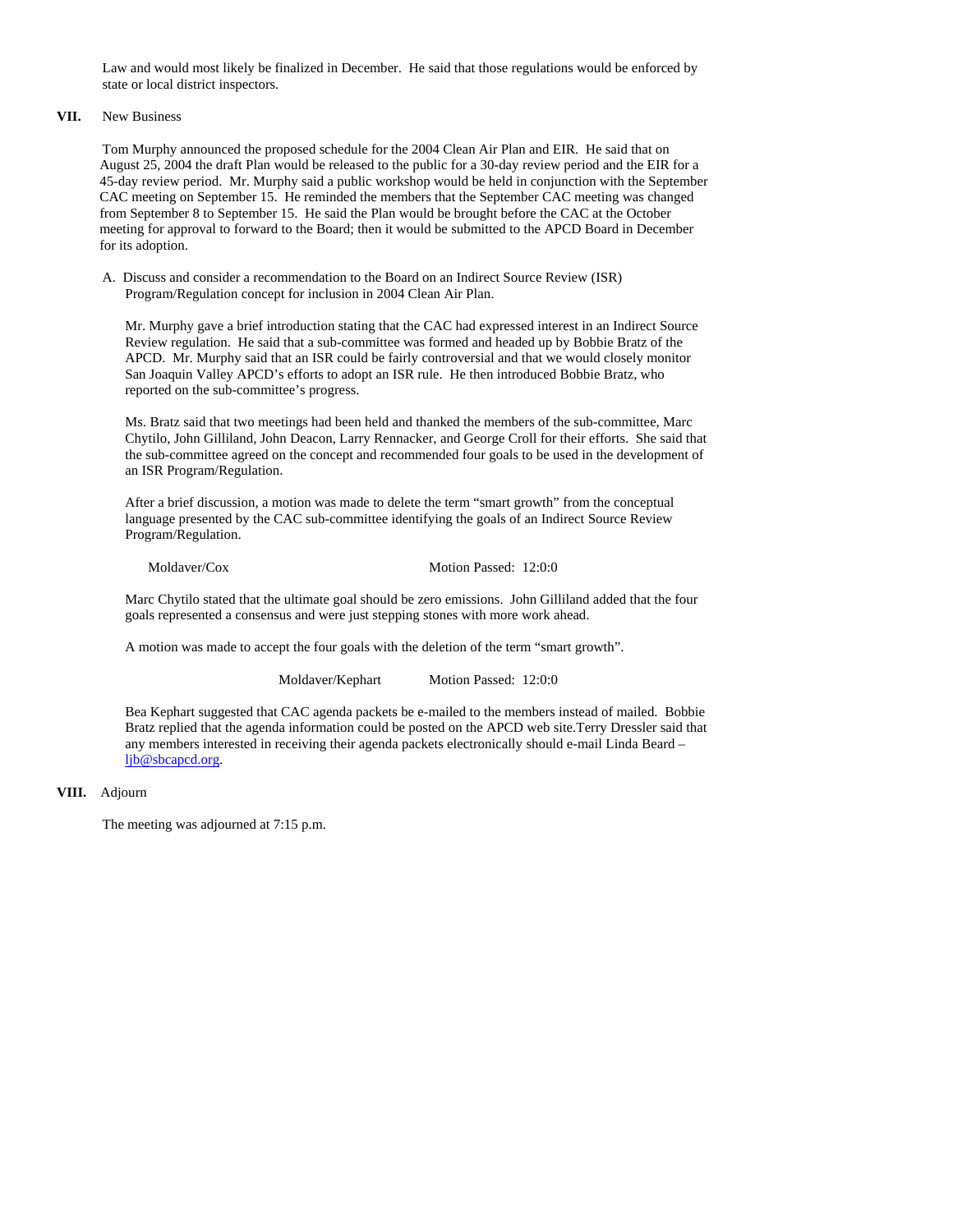|                                       | Our Vision & Clean Air                                                                                                                                                                                                 |  |                                                                                                                                  |
|---------------------------------------|------------------------------------------------------------------------------------------------------------------------------------------------------------------------------------------------------------------------|--|----------------------------------------------------------------------------------------------------------------------------------|
|                                       | Santa Barbara County                                                                                                                                                                                                   |  |                                                                                                                                  |
| <b>Air Pollution Control District</b> |                                                                                                                                                                                                                        |  |                                                                                                                                  |
|                                       | <b>Draft</b><br><b>Minutes</b><br>of                                                                                                                                                                                   |  |                                                                                                                                  |
|                                       | <b>The Santa Barbara County</b><br><b>Air Pollution Control District</b><br><b>Community Advisory Council</b>                                                                                                          |  |                                                                                                                                  |
|                                       | <b>September 15, 2004</b>                                                                                                                                                                                              |  |                                                                                                                                  |
|                                       | The meeting was called to order at 6:30 p.m.                                                                                                                                                                           |  |                                                                                                                                  |
| П.                                    | <b>Roll Call</b>                                                                                                                                                                                                       |  |                                                                                                                                  |
|                                       | There was a quorum in attendance. Fifteen members were present and three members joined the meeting<br>after the approval of the minutes.                                                                              |  |                                                                                                                                  |
| Ш.                                    | <b>Approval of Minutes</b>                                                                                                                                                                                             |  | Formatted: Indent: Hanging: 0.75",<br>Tabs: $0.5$ ", List tab + Not at $0.75$ "                                                  |
|                                       | Motion to approve the August 11, 2004 minutes.                                                                                                                                                                         |  | <b>Formatted: Bullets and Numbering</b>                                                                                          |
|                                       | Moldaver/Brechwald<br>Motion Passed: 15:0:0                                                                                                                                                                            |  |                                                                                                                                  |
| IV.                                   | <b>Public Comment</b>                                                                                                                                                                                                  |  | Formatted: Indent: Hanging: 0.75",<br>Numbered + Level: $1 +$ Numbering                                                          |
|                                       | There were no public comments.                                                                                                                                                                                         |  | Style: I, II, III, $\dots$ + Start at: 4 +<br>Alignment: Left + Aligned at: 0.25" +<br>Tab after: $0.75" +$ Indent at: $0.75"$ , |
|                                       | CAC member Laura Kranzler announced that on September 18, 2004 Venoco would be conducting two tours of                                                                                                                 |  | Tabs: $0.5$ ", List tab + Not at $0.75$ "                                                                                        |
|                                       | the "seeps" open to the public and to check the company web site for more information.                                                                                                                                 |  |                                                                                                                                  |
|                                       | CAC member Dr. Inge Cox asked for more information about the Greka lawsuit reported in the newspaper.<br>Terry Dressler responded that he would provide a report at the next CAC meeting.                              |  |                                                                                                                                  |
|                                       | CAC member Tom Banigan requested a public statement from the APCD regarding air pollution impacts                                                                                                                      |  |                                                                                                                                  |
|                                       | from congestion on Highway 101. Mr. Dressler said a Board letter had been prepared and a copy would be<br>forwarded to the CAC. He said there would also be a brief report at the next CAC meeting.                    |  |                                                                                                                                  |
| V.                                    | <b>Organization of Agenda and Statement of Interests</b>                                                                                                                                                               |  | Formatted: Indent: Hanging: 0.75",<br>Tabs: $0.5$ ", List tab + Not at $0.75$ '                                                  |
|                                       | There were no changes to the order of the agenda. Council members gave their statement of interests.                                                                                                                   |  | <b>Formatted: Bullets and Numbering</b>                                                                                          |
| VI.                                   | <b>APCO</b> Report                                                                                                                                                                                                     |  |                                                                                                                                  |
|                                       | In response to CAC member John Gilliland's request for an update on proposed District rules, Terry Dressler<br>reported that a revision to Rule 202 (Exemption rule) is slated to go to the Board in December 2004 for |  |                                                                                                                                  |
|                                       | approval which would remove diesel internal combustion engines from the rule, allowing implementation of                                                                                                               |  |                                                                                                                                  |
|                                       | the air toxic control measure (ATCM). He said a workshop is planned for early November to discuss<br>implementation, and the rule will be presented to the CAC at the November 10 meeting. Mr. Dressler asked          |  |                                                                                                                                  |
|                                       | that any questions regarding this rule be forwarded to APCD staff as soon as possible. He reported that Rule                                                                                                           |  |                                                                                                                                  |

Terence E. Dressler • Air Pollution Control Officer<br>260 North San Antonio Road, Suite A • Santa Barbara, CA • 93110 • www.sbcapcd.org • 805.961.8800 • 805.961.8801 (fax)